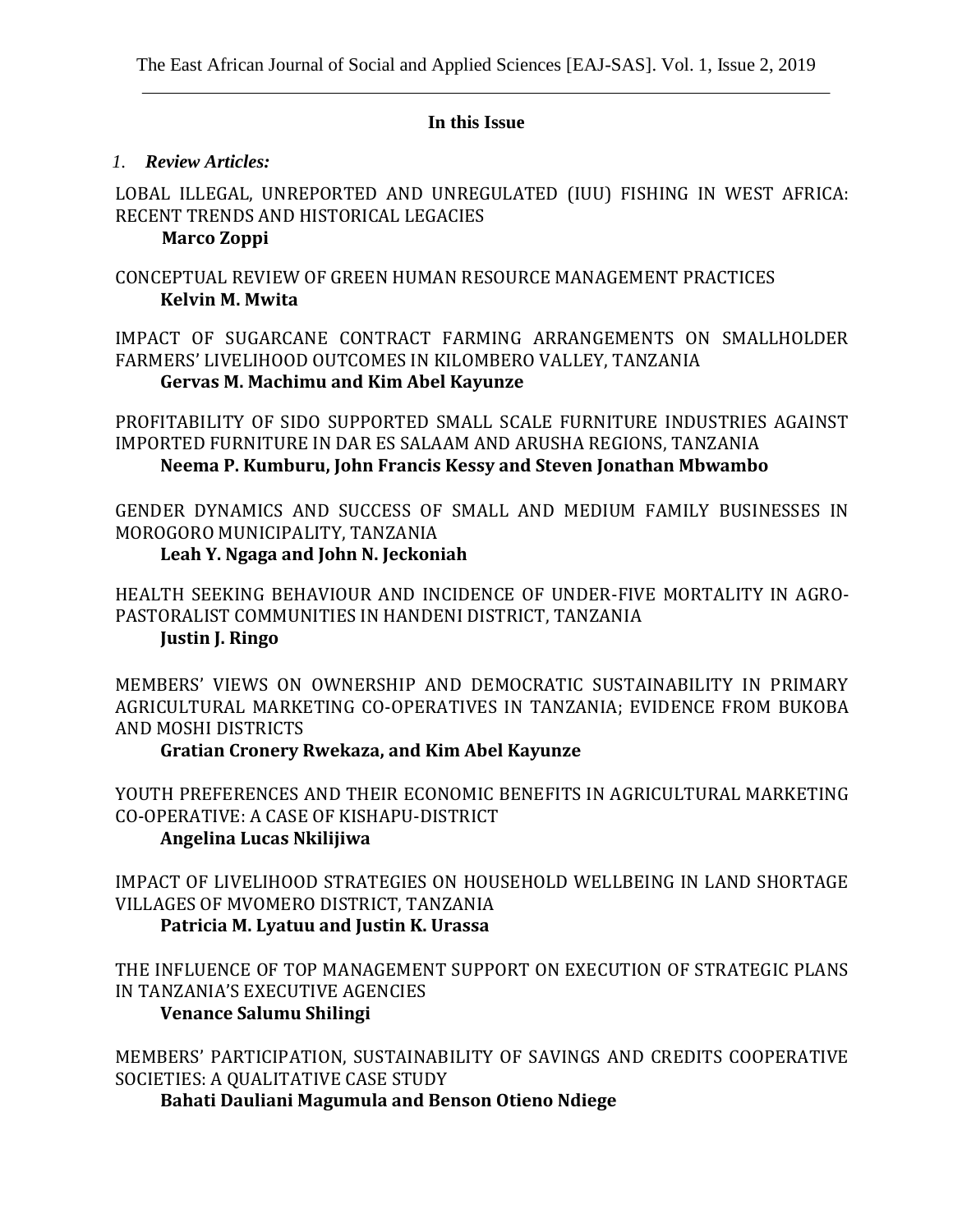SOCIO-ECONOMIC AND ENVIRONMENTAL IMPACTS OF COPPER MINING DEVELOPMENT IN MEATU DISTRICT TANZANIA

#### **George Julius Babune**

PSYCHOLOGICAL CONTRACT AND CUSTOMERS' BRAND LOYALTY: THE INFLUENCE OF BRAND COMMITMENT IN TANZANIAN BANKING INDUSTRY

#### **Amani David**

ACCESS TO MARKETS AMONG LIVESTOCK SMALLHOLDER FARMERS IN DODOMA REGION OF TANZANIA **Petro Maziku**

THE INFLUENCE OF RESPONDENTS' SOCIO-ECONOMIC CHARACTERISTICS ON OUTSOURCED LOCAL GOVERNMENT REVENUE COLLECTION IN TANZANIA: THE CASE OF KINONDONI AND MOROGORO MUNICIPALITIES

#### **Paul Mtasigazya**

POSTHARVEST LOSSES IN MAIZE: DETERMINANTS AND EFFECTS ON PROFITABILITY OF PROCESSING AGRIBUSINESS ENTERPRISES IN TANZANIA **Ismail J. Ismail and Ismail A. Changalima**

### *2. Book Review:*

DIGITAL ECONOMIES AT GLOBAL MARGINS, EDITED BY MARK GRAHAM, THE MIT PRESS, CAMBRIDGE, 2019. ISBN: 978-0-262-53589-2 (HARD COPY); ISBN:

978-1-55250-600-4 (E-BOOK), 378PP

## **Reviewer: Mangasini Katundu**

PROCUREMENT RISK: SHORT GUIDE TO BUSINESS RISK BY RICHARD RUSSILL. ASHGATE PUBLISHING LIMITED, FARNHAM – ENGLAND, 2010. ISBN: 978-0566-09218-3. 132PP

## **Reviewer: Alban D. Mchopa**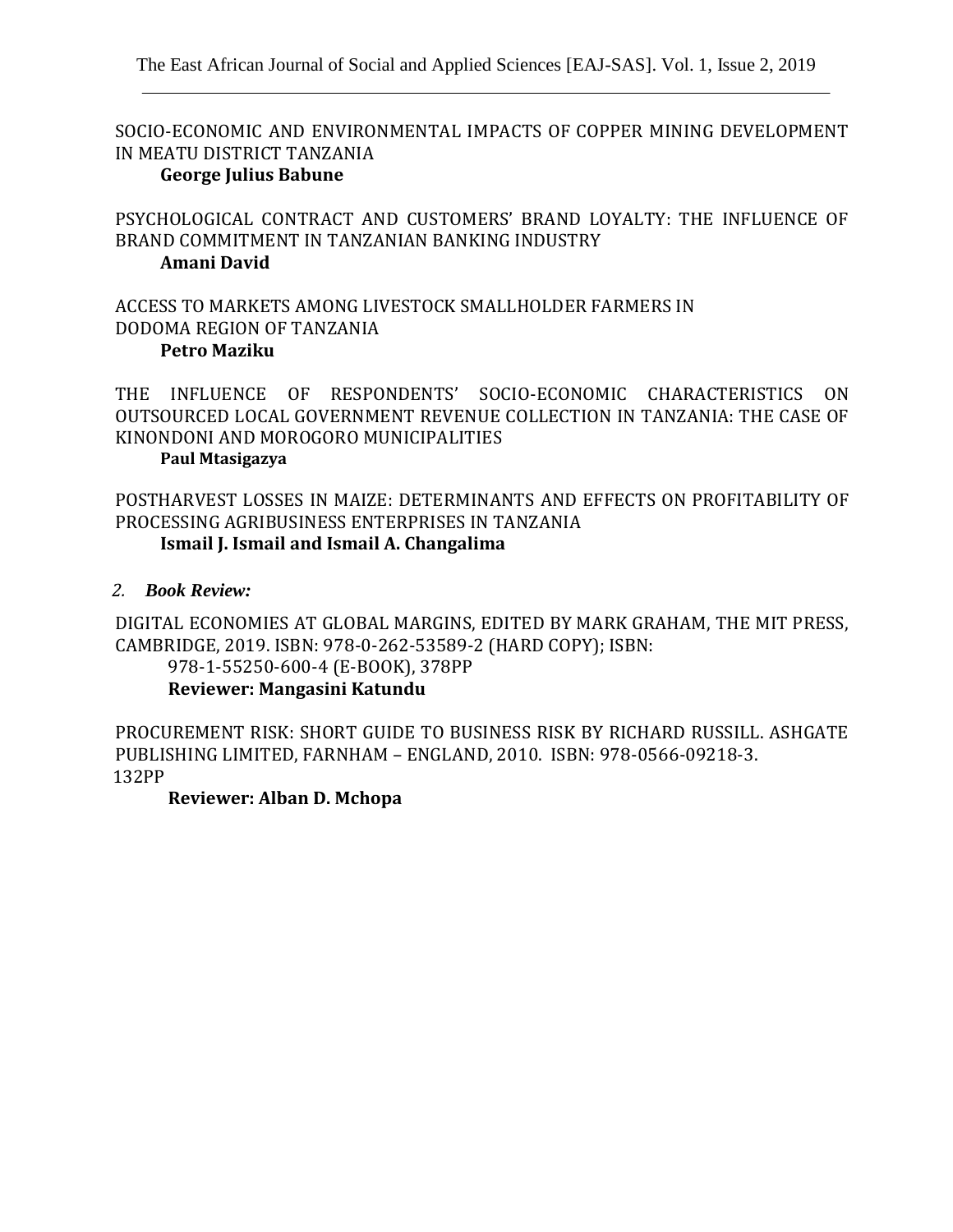# **Editor's Note**

Our previous Issue comprehensively covered social and applied sciences research works from authors all across East Africa. The issue was full of novel experiences from competent researchers with a great contribution in the academic arena. This edition of EAJ-SAS has sixteen papers and two book review discussing issues ranging from co-operatives, business management, marketing, fishing, environmental management aspects, youth, and community developmental issues. The Issue is enriched with researchers' works from all around Africa and outside the continent. In summary, the following are the articles and book reviews that make the Issue:



 **Dr. Nyanjige Mbembela Mayala**

## **Articles:**

The first paper by **Zoppi** touches on Illegal, Unreported and Unregulated fishing (IUU) in West Africa. His paper sheds light on the risks that the massive presence of Chinese and European trawlers entails for biodiversity and for the livelihood of local artisanal fishermen. Description of some recent cases of IUU fishing in the area and the challenges faced by local authorities are presented through literature evidence and information collected through interviews. The goal was to provide an update view on the issue yet with a look also at the historical foundation of the investigated phenomenon.

**Mwita** presents a new phenomenon of Green Human Resource Management (HRM) on how recently is attracting the attention of academic researchers and practitioners. In his paper, Mwita explains that, regardless the importance of green human resource management in various aspects, the literature shows that a broad process frame of reference for Green HRM has yet to emerge. The paper contributes towards a better understanding of green human resource management and related concepts by reviewing the five Green HRM practices.

**Machimu and Kayunze** looks at the impact of sugarcane contract farming arrangements for smallholder farmers' livelihood. The authors present the livelihood outcomes by showing that contract farming arrangements variables such as price negotiations made by farmers' association leaders, sugarcane harvesting arrangements and credits by farmers. Others include payments follow up made by farmers' association leaders for the sugarcane sold.

**Kumburu** and colleagues exalt the significance of local and imported furniture in Dar es Salaam and Arusha, Tanzania. Findings indicate that, furniture business was more profitable in Dar es Salaam, but local furniture industries, generate slightly higher profit in Arusha. The paper concludes that policy actions should be directed towards enabling SIDO supported small-scale furniture manufacturers to adopt modern production practices and improve their performance and become competitive.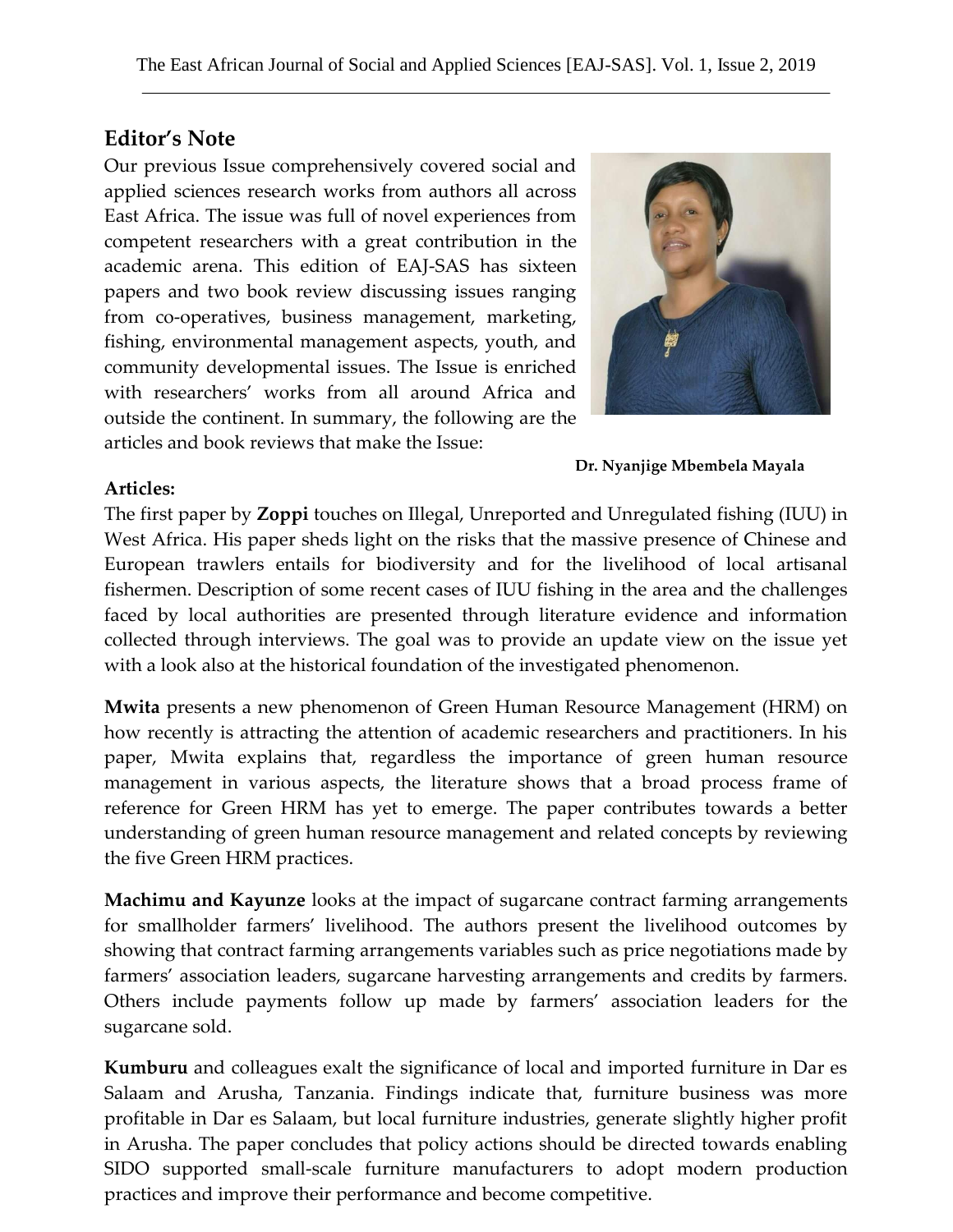**Ngaga** and **Jeckoniah** dwell on the gender dynamics and success of small and medium family businesses in Morogoro, Tanzania. While looking at the gender roles like ownership, decision making and control of business, they found that these were the factors mostly dominated by men. Women were found to dominate in the selling and record keeping. The study concludes that gender inequalities exist in family businesses and it affects the success of family business by creating inadequate cooperation by the family members. In turn it creates inappropriate decisions and practices toward working for the business.

**Ringo** comes up with aspects of health seeking behaviour and its influence on households' incidences of under-five mortality among agro-pastoralists. The findings showed that the variables tested influenced individual households to seek treatment from traditional sources rather than from modern health facilities. Therefore, it was recommended that Healthcare Officials and Community Development Officers should create awareness, seek and promote health services from reliable sources among agropastoralists.

**Rwekaza** and colleagues investigated members' views on factors influencing Agricultural Marketing Co-operative Societies (AMCOS) sustainability. As member based organisations, the sustainability of democracy in co-operatives plays a key social function to promote economic and social relations among members. Findings indicate that membership has decreased over the previous ten years (prior to 2015). Authors recommend that, the sustainability of democratic governance of the primary AMCOS will be achieved if members fully participate in creating solutions to common challenges.

**Nkilijiwa** ventures on the youth participation in Agricultural Marketing Co-operative Societies (AMCOS). The study aimed at assessing the issues relating to youth preferences and youth economic benefits in AMCOS in Kishapu, Tanzania. It was established that youth farmers are not motivated to join AMCOS because of their traditional ways in delivering their services. The author recommends that AMCOS and the government should make sure that AMCOS activities are helpful to youth and they address youths' needs.

**Lyatuu** and **Urassa** investigated the impact of livelihood strategies on household wellbeing in land shortage villages of Mvomero District, Tanzania. The study found out that a combination of on and off-farm livelihood strategies confirmed to have positive significant influence for a household to be well-off, whilst sole farming demonstrated a negative influence. Tanzania's development agencies are advised to encourage livelihood strategies diversification, relocation to land abundant areas while paying special attention to female headed households.

**Shillingi** investigated the influence of top management support on execution of strategic plans in Tanzania's executive agencies. The study found that there was strong positive relationship between top management and execution of strategies that significantly influence execution of strategies in Tanzania's executive agencies.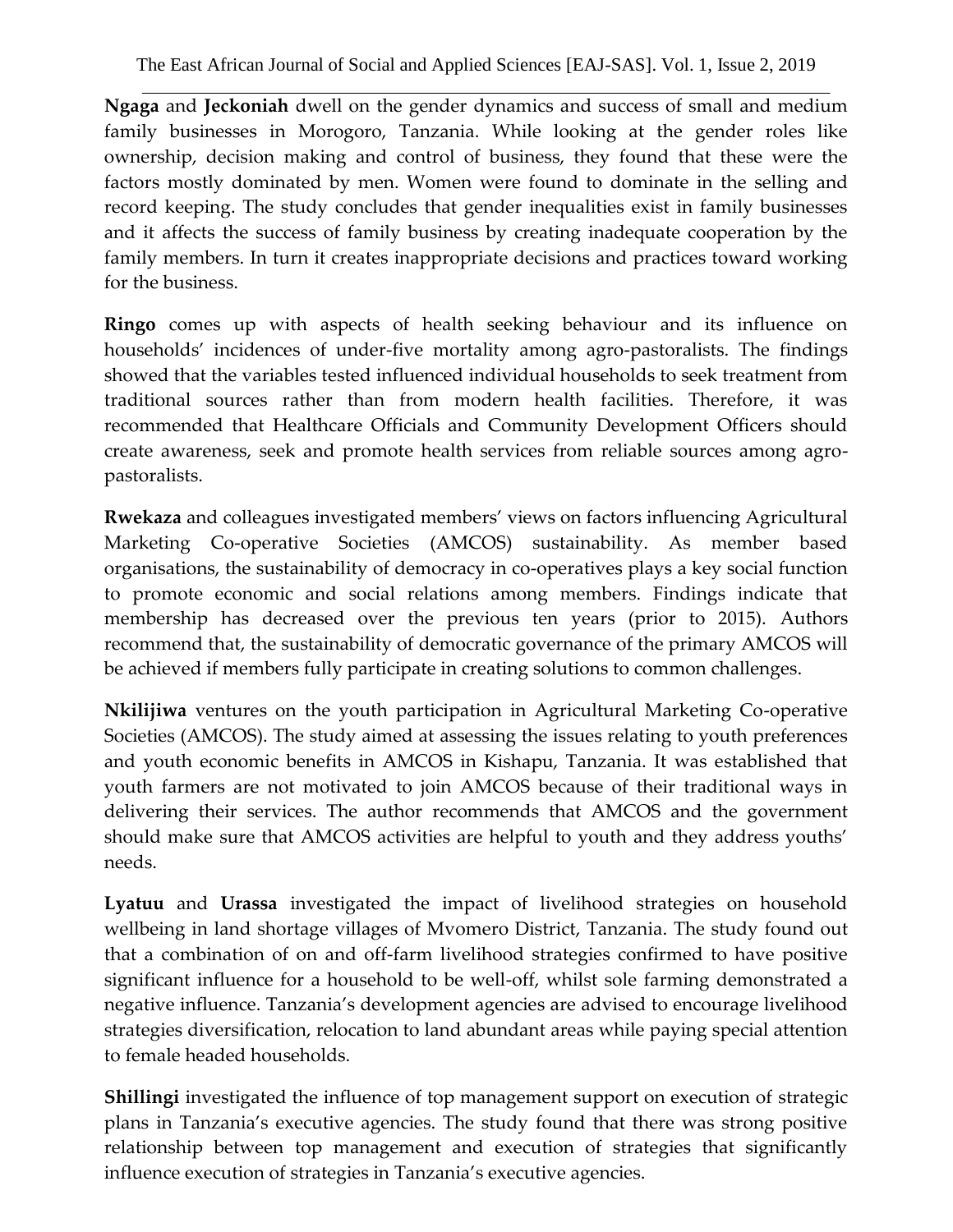It was recommended that, top management should make sure resources required for strategy implementation are available as planned in order to avoid failures.

**Magumula** and **Ndiege** explored the role of members' participation in the sustainability of Savings and Credit Co-operative Societies (SACCOS). It was found that members' participation and the way SACCOS was formed are crucial in their sustainability. Furthermore, participation is determined by the way SACCOS was formed and commitments of members in SACCOS' activities. It was recommended that sustainability in SACCOS should focus on strengthening member's participation through promoting closed membership which will enhance the democratic process in SACCOS.

**Babune** discusses the socio-economic and environmental impacts associated with copper mining development using a case of Wildlife Management Areas (WMA) in Meatu District. Babune declares that, the potential positive impacts involve employment creation and income generation to the government. It is recommended that the negative impacts of the development can be mitigated while enhancing the potential positive impacts as well.

**David** examined the influence of psychological contract on customers' brand loyalty when mediated with brand commitment. Findings indicated that psychological contract influences Customers' Brand Loyalty when mediated with brand commitment. The study recommends that, a brand should be built while incorporating features that can depict the brand as a social tie that connects the banks and their customers.

**Maziku** ventures in access to markets among livestock smallholder farmers in Dodoma Region, Tanzania. Findings indicated that, the number of livestock owned, price, education, and access to market information have positive and significant influence on decision and extent of market participation among rural farmers. Contrary, distance to nearest market displayed a negative relationship with the decision of farmers to participate in the market. It is recommended that, responsible Ministries provide more education and improvement on rural roads and market infrastructures.

**Mtasigazya** examined the influence of respondents' socio-economic characteristics on outsourced revenue collection in Kinondoni Municipal Council (KMC) and Morogoro Municipal Council (MMC) in Tanzania. The findings reveal that socio-economic characteristics such as gender, age of respondents, level of education and working experience undermined some of the outsourced revenue collection. Mtasigazya recommends that the local governments should educate the tax collectors, councillors, local government staff payers and revenue collectors with regard to revenue collection laws and efficient tax collection.

**Ismail** and **Changalima** exalt on Postharvest Losses (PHL) in maize by analysing the determinants and effects on profitability of processing agribusiness enterprises in Tanzania. Findings revealed that postharvest training, mode of transportation, storage facility, duration for storing maize produce, methods for processing, quantity of maize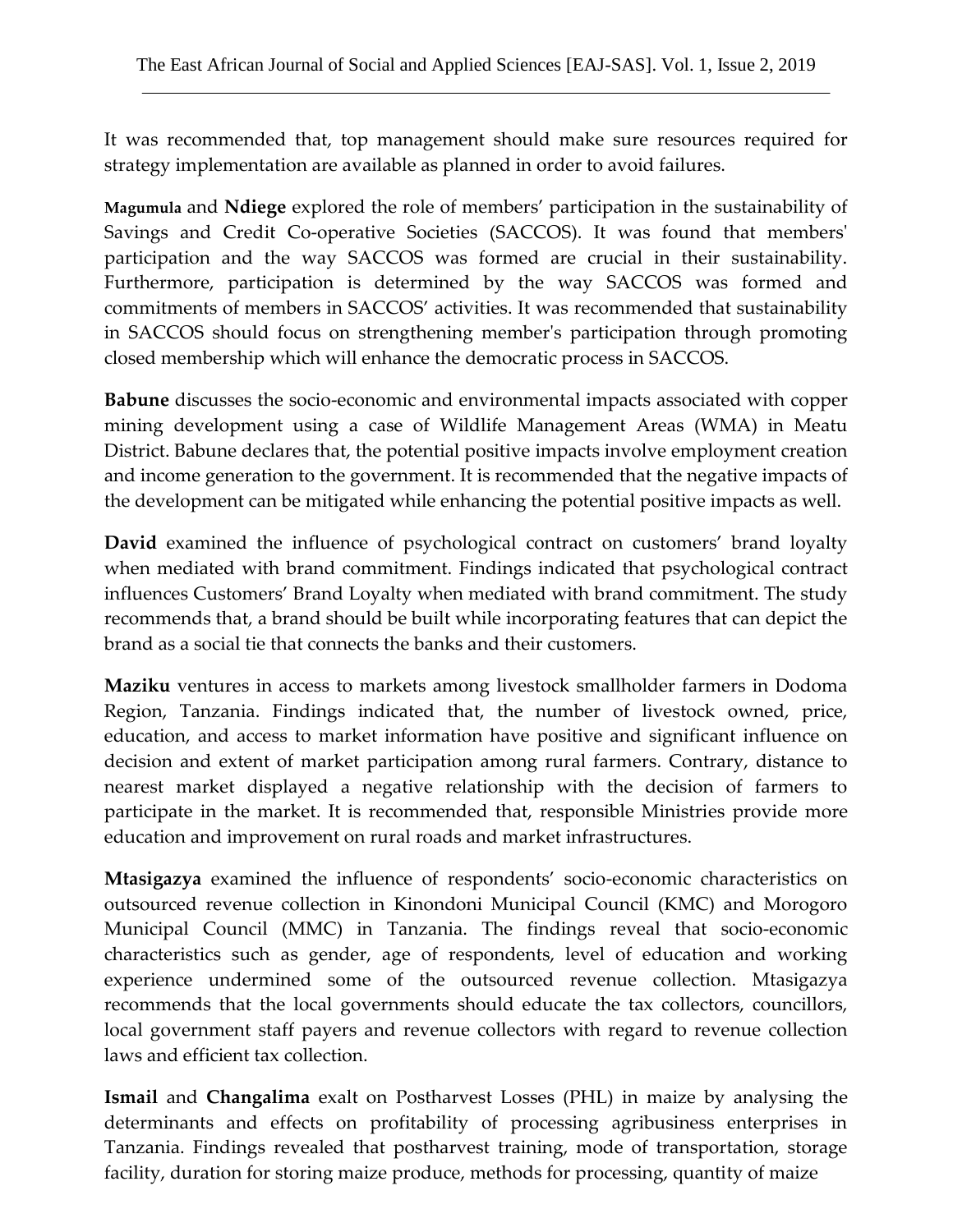transported as determinants of PHL influenced agribusiness managers to have an increased profit over constant or decreased profits.

The study recommends the government and private organisations to develop models for postharvest handling system.

## **Book Reviews:**

**Katundu** reviewed a book on Digital Economies at Global Margins. The book is edited by Mark Graham, the MIT Press, Cambridge, 2019. The author narrates that, while the poorest and economically marginalized ones in the Global South have not joined the digital networks until recently, developed economies in the Global North have been digitally connected long time ago. Consequently, contributions of the new technologies to poverty reduction especially within poor countries in the Global South remain relatively unknown. Katundu acknowledged that, the book has contributed new knowledge on understanding of the digital technologies and digitized modes of communication both in the Global North and South. The main weakness of the book is its failure to discuss negative consequences of the new digital technology.

**Mchopa** reviewed a book titled Procurement Risk: Short Guide to Business Risk, by Richard Russill published by Ashgate Publishing Limited, Farnham – England, 2010. The author acknowledges that, organisational procurement like any other functional dimensions are not immune to risks. There are a variety of risk factors that arise from external and internal sources that must be rigorously assessed, prevented and/or controlled. Mchopa put forward that, the book is very valid and useful to professionals, suppliers, managers, researchers and consultants who are involved with procurement and supply management. However, despite the remarkable discussions, the book has failed to provide rigorous discussions on the risks manifesting from global supply chains, contract management, and cyber-attacks. Also, a thorough discussion on the risk analysis techniques and tools is missing which could have provided more guidance to practitioners and managers.

 $\delta$ orre

Dr. Nyanjige Mbembela Mayala **Chief Editor EAJ-SAS**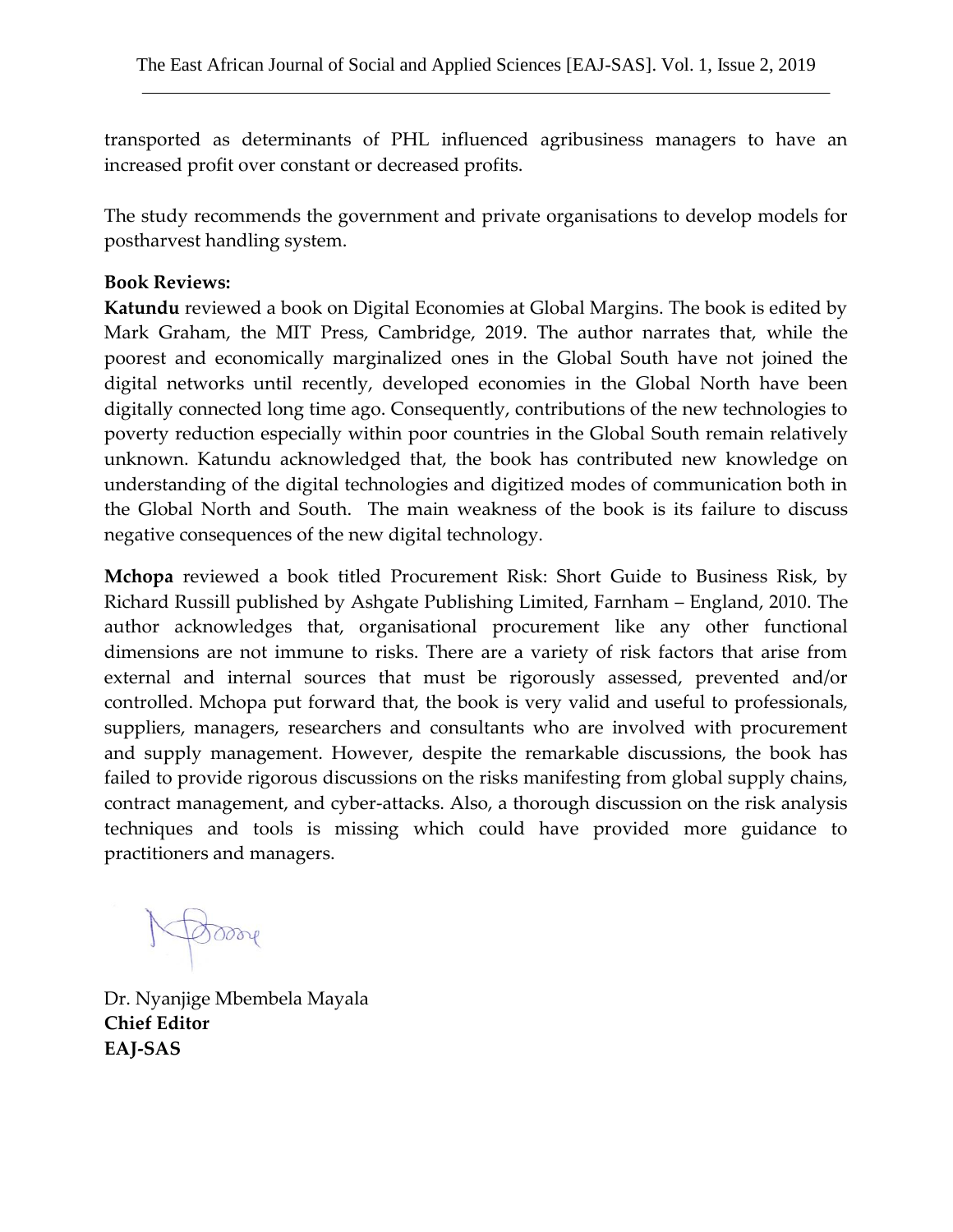## **Chief Editor**

**Dr. Nyanjige Mbembela Mayala** – Department of Management, Moshi Co-operative University (MoCU), Tanzania

## **Associate Editors**

**Dr. Isaac Kazungu** – Department of Marketing, Procurement and Supplies Management, Moshi Co-operative University (MoCU), Tanzania

**Dr. George Matto** – Department of Information and Communication Technology, Moshi Co-operative University (MoCU), Tanzania

## **Editorial Advisory Board**

**Prof. Karin Dahlström** – Department of Business Studies**,** School of Social Sciences**,** Södertörn University, Sweden

**Prof. Evans Osabuohien** – Department of Economics and Development Studies, Covenant University, Kenya

**Prof. John Sumelius** – Department of Economics and Management, University of Helsinki, Finland

**Dr. Posiano Sewando** – Tengeru Institute of Community Development, Tanzania

**Dr. Joseph Sungau** – Department of Engineering Management Studies, Mzumbe University, Tanzania

**Dr. Eng. Shubi Felix Kaijage** – School of Computational and Communication Science and Engineering (CoCSE), Nelson Mandela African Institution of Science and Technology, Tanzania

**Dr. Elizabeth Msoka** – Institute of Development Studies, St John's University of Tanzania, Tanzania

**Dr. Faustine Panga** – Department of Marketing, Procurement and Supplies Management, Moshi Co-operative University (MoCU), Tanzania

**Prof. Marco Zoppi** – Department of Political and Social Sciences, University of Bologna, Italy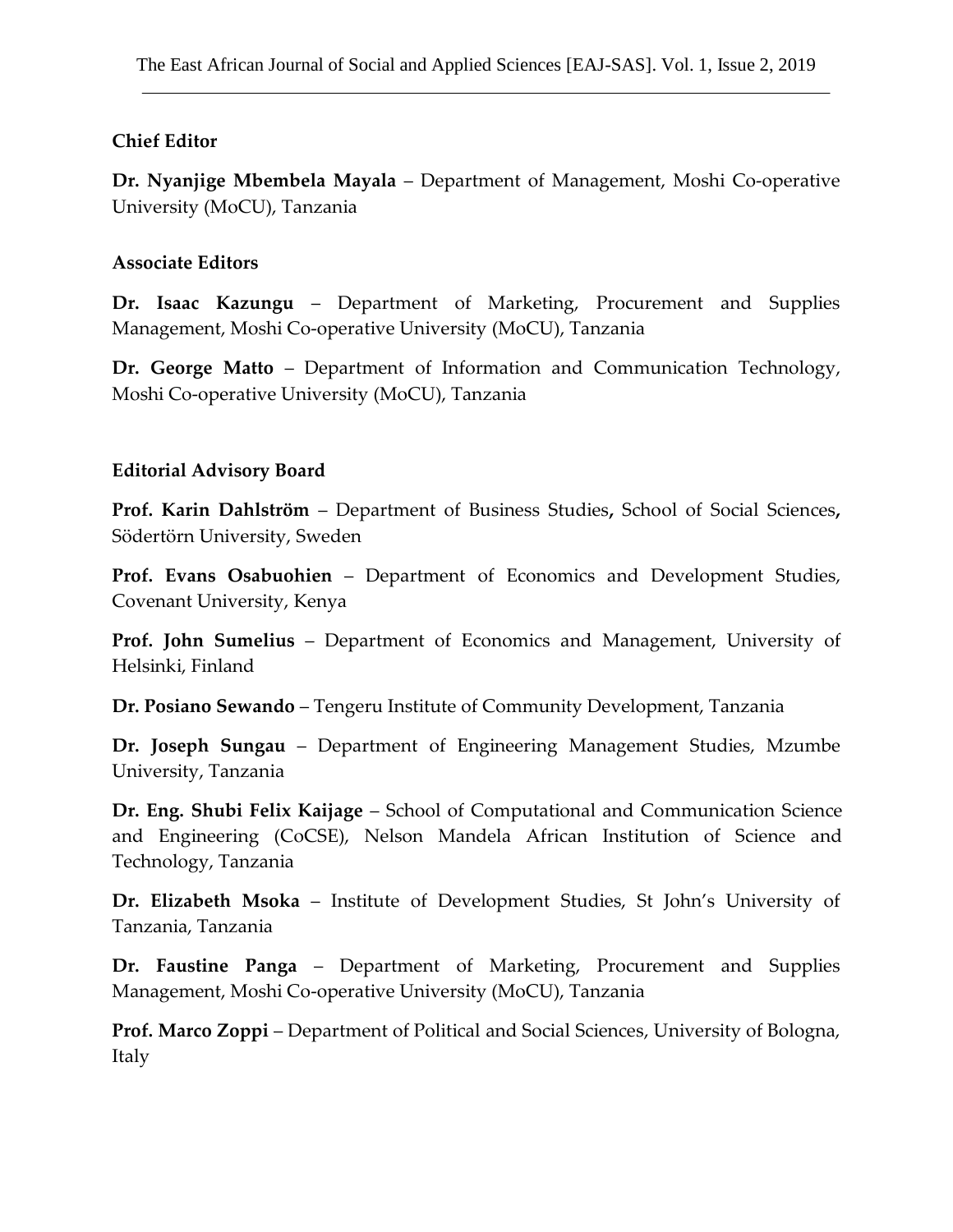# **Table of contents**

| LOBAL ILLEGAL, UNREPORTED AND UNREGULATED (IUU) FISHING IN WEST AFRICA:<br>RECENT TRENDS AND HISTORICAL LEGACIES                                                                                                   |
|--------------------------------------------------------------------------------------------------------------------------------------------------------------------------------------------------------------------|
|                                                                                                                                                                                                                    |
| CONCEPTUAL REVIEW OF GREEN HUMAN RESOURCE MANAGEMENT PRACTICES                                                                                                                                                     |
| IMPACT OF SUGARCANE CONTRACT FARMING ARRANGEMENTS ON SMALLHOLDER<br>FARMERS' LIVELIHOOD OUTCOMES IN KILOMBERO VALLEY, TANZANIA                                                                                     |
| PROFITABILITY OF SIDO SUPPORTED SMALL SCALE FURNITURE INDUSTRIES AGAINST<br>IMPORTED FURNITURE IN DAR ES SALAAM AND ARUSHA REGIONS, TANZANIA<br>Neema P. Kumburu, John Francis Kessy and Steven Jonathan Mbwambo33 |
| GENDER DYNAMICS AND SUCCESS OF SMALL AND MEDIUM FAMILY BUSINESSES IN<br>MOROGORO MUNICIPALITY, TANZANIA                                                                                                            |
| HEALTH SEEKING BEHAVIOUR AND INCIDENCE OF UNDER-FIVE MORTALITY IN AGRO-<br>PASTORALIST COMMUNITIES IN HANDENI DISTRICT, TANZANIA                                                                                   |
| MEMBERS' VIEWS ON OWNERSHIP AND DEMOCRATIC SUSTAINABILITY IN PRIMARY<br>AGRICULTURAL MARKETING CO-OPERATIVES IN TANZANIA; EVIDENCE FROM BUKOBA<br>AND MOSHI DISTRICTS                                              |
| YOUTH PREFERENCES AND THEIR ECONOMIC BENEFITS IN AGRICULTURAL MARKETING<br>CO-OPERATIVE: A CASE OF KISHAPU-DISTRICT                                                                                                |
| IMPACT OF LIVELIHOOD STRATEGIES ON HOUSEHOLD WELLBEING IN LAND SHORTAGE<br>VILLAGES OF MVOMERO DISTRICT, TANZANIA                                                                                                  |
| THE INFLUENCE OF TOP MANAGEMENT SUPPORT ON EXECUTION OF STRATEGIC PLANS<br>IN TANZANIA'S EXECUTIVE AGENCIES                                                                                                        |
| MEMBERS' PARTICIPATION, SUSTAINABILITY OF SAVINGS AND CREDITS COOPERATIVE<br>SOCIETIES: A QUALITATIVE CASE STUDY                                                                                                   |